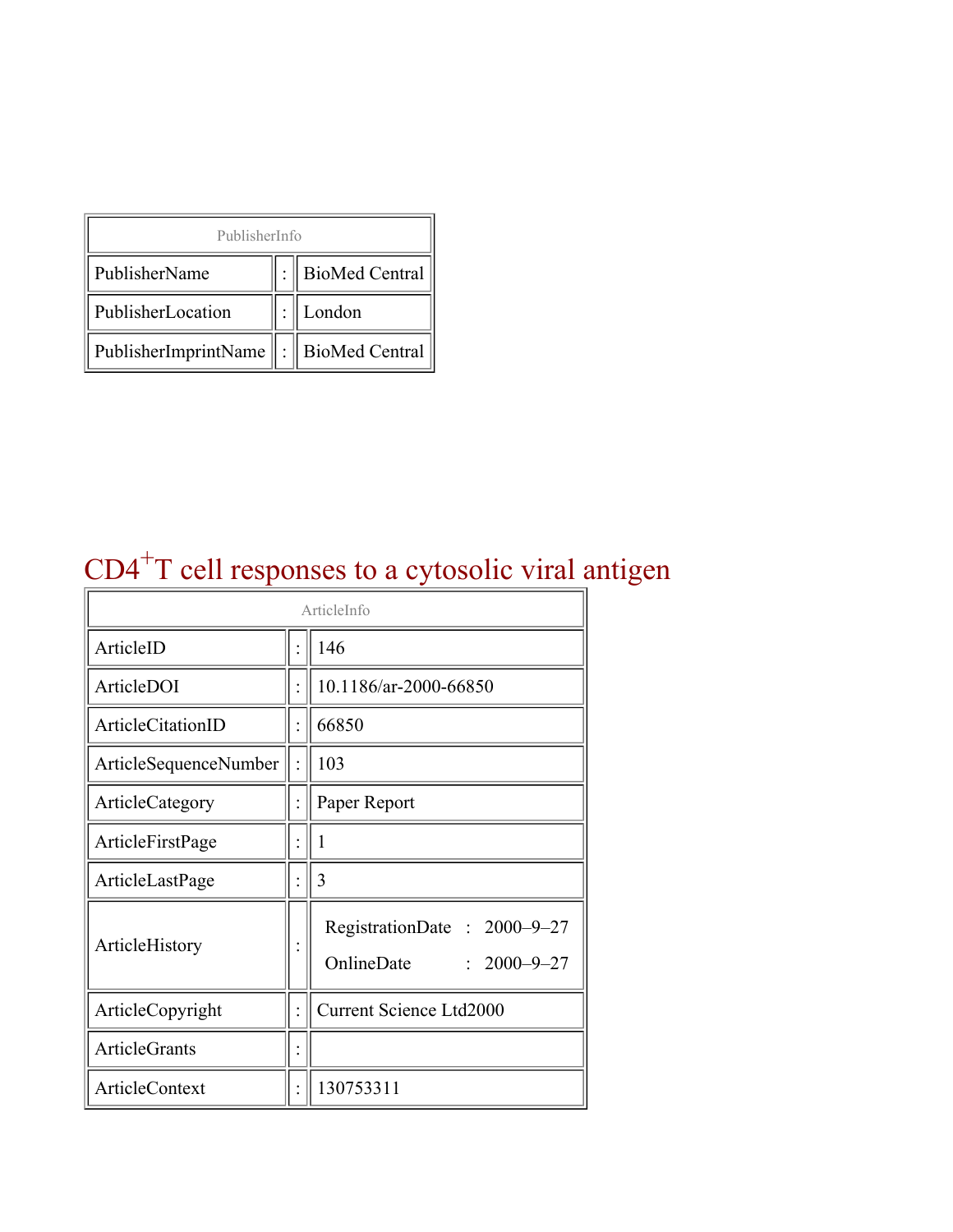Aff1 Stanford University Medical Center, Stanford, USA

#### Keywords

Antigen presentation, cross-presentation, dendritic cells, EBNA-1, EBV, endogenous antigen, MHC class II

### Context

Epstein-Barr virus (EBV) infects various human cells including B lymphocytes. EBV infection is prevalent among adults.  $CD8<sup>+</sup>$  T cell surveillance against key latent proteins such as EBNA1 seems inefficient. MHC class II-restricted  $CD4^+$  T cell responses to EBV antigens have not been well studied, but they might contribute to immune surveillance. This study set out to measure the frequency of CD4<sup>+</sup> T cell responses to a panel of latent-phase EBV protein in healthy, EBV<sup>+</sup>donors, to characterize the effector functions of such responses, and to examine the relevant antigen presentation pathways.

## Significant findings

EBNA1 elicited blastogenic Th1 responses in T cells from all  $EBV^+$  healthy donors. Cord blood T cells did not show this reactivity, suggesting that the measured EBNA1-specific responses were primed *in vivo*. Short-term T-cell lines responded to both soluble recombinant EBNA1 and vaccina virus-EBNA1-infected dendritic cells (DCs), as well as to autologous EBV-transformed B cells. DCs were also able to present EBNA1 shed by HLA-mismatched EBV-transformed B cells to the T-cell lines. The lines, enriched for  $CD4^+$  T cells, lysed DR-matched EBV-transformed B cells, suggesting participation in immune surveillance. Presentation by EBV-transformed B cell lines probably did not reflect antigen shedding and re-endocytosis, but a distinct endogenous presentation pathway. In summary, EBNA1 peptides can be presented to  $CD4^+$  T cells by MHC class II molecules in healthy,  $EBV^+$  donors. The responding CD4<sup>+</sup> T cells lyse EBV-transformed B cells.

### **Comments**